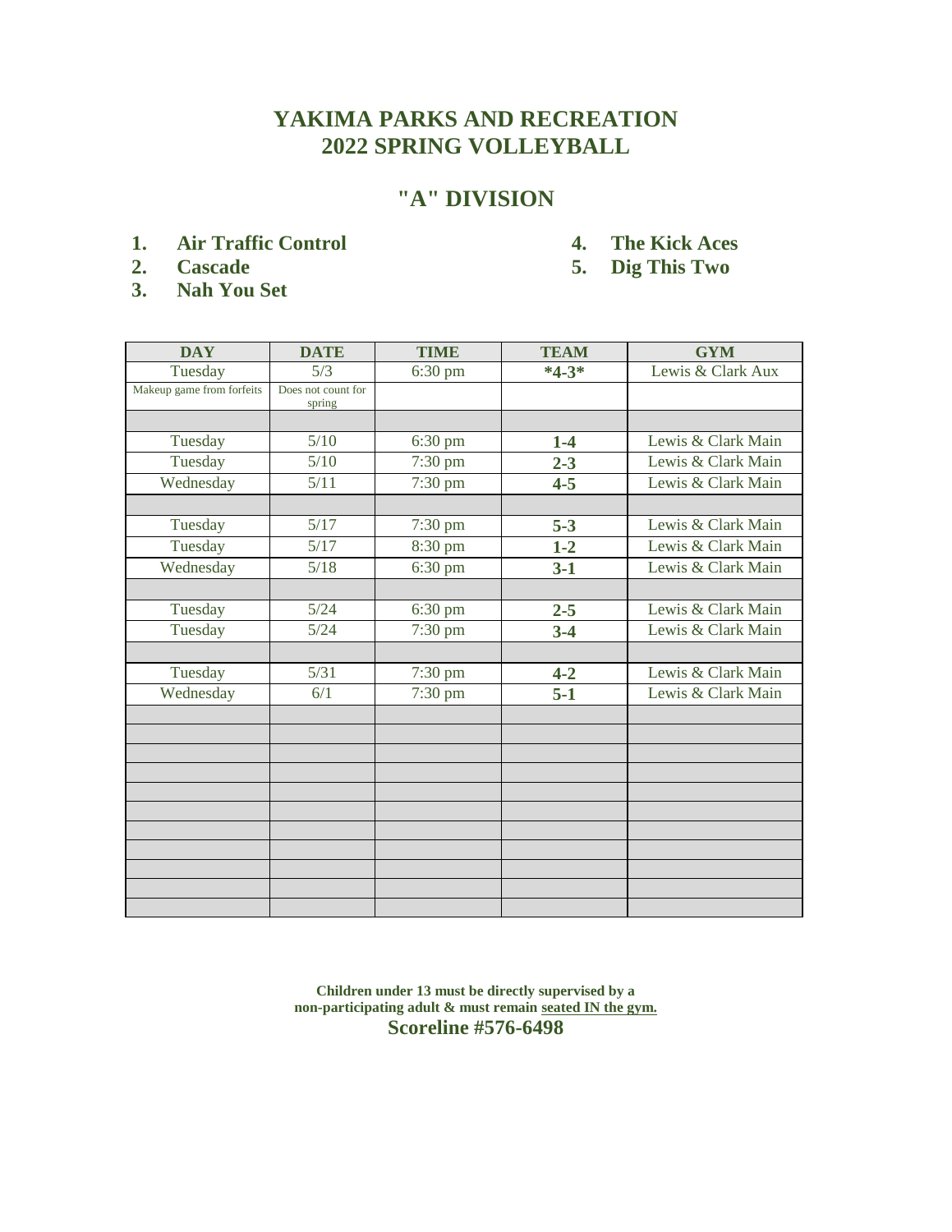#### **"B" DIVISION**

- 
- **1.** Spiked Punch **4.** Sweet Digs<br> **2.** Low Expectations 5. Vertically **6.**
- **3. I'd Hit That**
- 
- **2. Low Expectations 5. Vertically Challenged**

| <b>DAY</b> | <b>DATE</b> | <b>TIME</b>       | <b>TEAM</b> | <b>GYM</b>                   |
|------------|-------------|-------------------|-------------|------------------------------|
| Monday     | 5/2         | $6:30 \text{ pm}$ | $1-4$       | Lewis & Clark Main           |
| Monday     | 5/2         | 7:30 pm           | $2 - 3$     | Lewis & Clark Main           |
| Tuesday    | 5/3         | 7:30 pm           | $4 - 5$     | <b>Lewis &amp; Clark AUX</b> |
|            |             |                   |             |                              |
| Monday     | 5/9         | 7:30 pm           | $1-2$       | Lewis & Clark Main           |
| Monday     | 5/9         | 8:30 pm           | $5 - 3$     | Lewis & Clark Main           |
|            |             |                   |             |                              |
| Monday     | 5/16        | $6:30$ pm         | $2 - 5$     | Lewis & Clark Main           |
| Monday     | 5/16        | 7:30 pm           | $3-4$       | Lewis & Clark Main           |
|            |             |                   |             |                              |
| Monday     | 5/23        | $6:30 \text{ pm}$ | $5-1$       | Lewis & Clark Main           |
| Monday     | 5/23        | 7:30 pm           | $4 - 2$     | Lewis & Clark Main           |
| Tuesday    | 5/24        | 8:30 pm           | $3-1$       | Lewis & Clark Main           |
|            |             |                   |             |                              |
|            |             |                   |             |                              |
|            |             |                   |             |                              |
|            |             |                   |             |                              |
|            |             |                   |             |                              |
|            |             |                   |             |                              |
|            |             |                   |             |                              |
|            |             |                   |             |                              |
|            |             |                   |             |                              |
|            |             |                   |             |                              |

**Children under 13 must be directly supervised by a non-participating adult & must remain seated IN the gym. Scoreline #576-6498**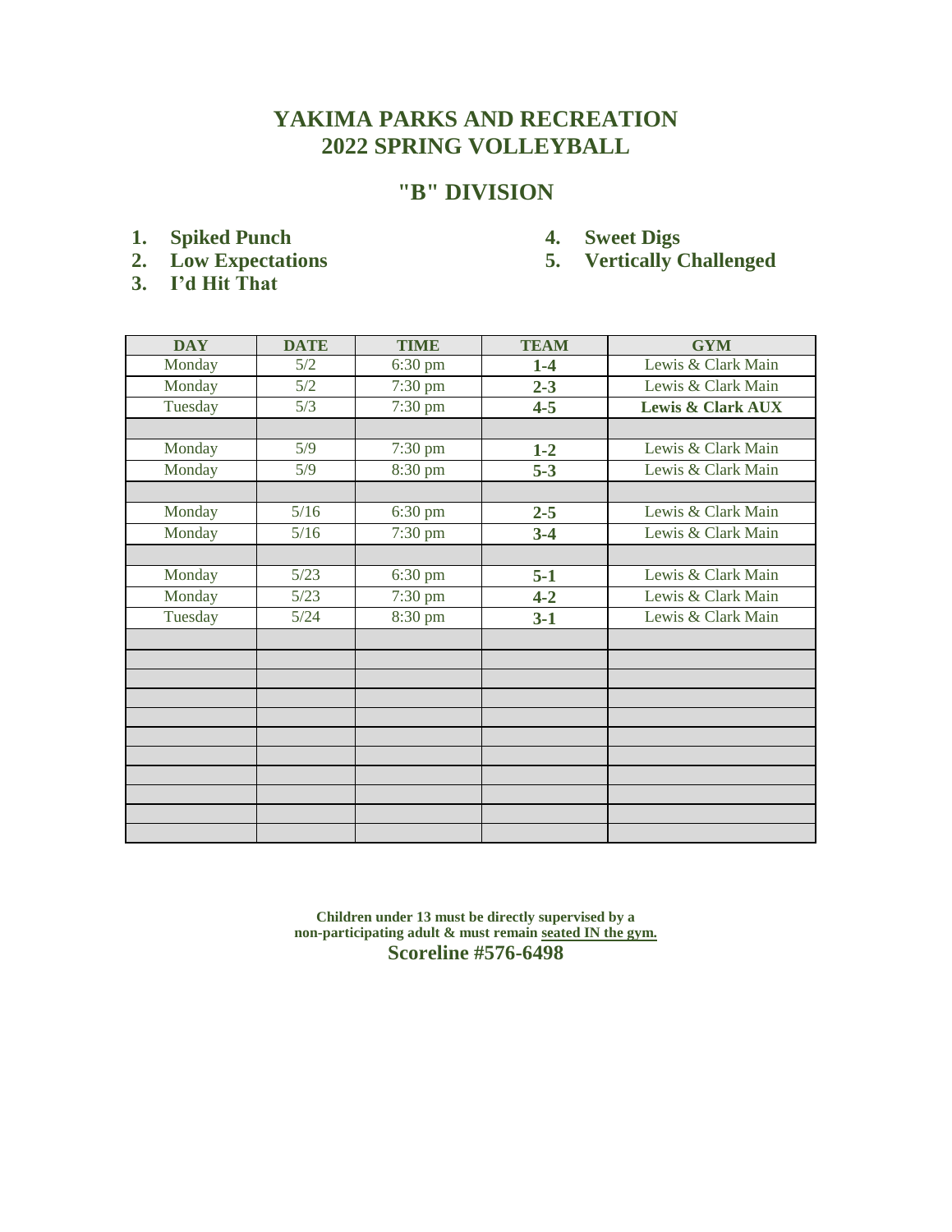# **"C" DIVISION**

- **1. BDNKRCHD 4. We Try**
- 2. Nothing But Net 5. Demon Slayers<br>
3. Set Me Bro 6. Odd Squad
- **3. Set Me Bro 6. Odd Squad**
- 
- -

| <b>DAY</b> | <b>DATE</b> | <b>TIME</b>       | <b>TEAM</b> | <b>GYM</b>         |
|------------|-------------|-------------------|-------------|--------------------|
| Thursday   | 5/12        | $6:30 \text{ pm}$ | $2 - 1$     | Lewis & Clark Main |
| Thursday   | 5/12        | $7:30 \text{ pm}$ | $4 - 5$     | Lewis & Clark Main |
| Thursday   | 5/12        | 8:30 pm           | $3 - 6$     | Lewis & Clark Main |
|            |             |                   |             |                    |
| Thursday   | 5/19        | $6:30 \text{ pm}$ | $3-4$       | Lewis & Clark Main |
| Thursday   | 5/19        | $7:30 \text{ pm}$ | $6-1$       | Lewis & Clark Main |
| Thursday   | 5/19        | 8:30 pm           | $2 - 5$     | Lewis & Clark Main |
|            |             |                   |             |                    |
| Thursday   | 5/26        | $6:30 \text{ pm}$ | $6 - 2$     | Lewis & Clark Main |
| Thursday   | $5/26$      | $7:30 \text{ pm}$ | $5 - 3$     | Lewis & Clark Main |
| Thursday   | 5/26        | 8:30 pm           | $4 - 1$     | Lewis & Clark Main |
|            |             |                   |             |                    |
| Thursday   | 6/2         | $6:30 \text{ pm}$ | $6-4$       | Lewis & Clark Main |
| Thursday   | 6/2         | $7:30 \text{ pm}$ | $1-5$       | Lewis & Clark Main |
| Thursday   | 6/2         | 8:30 pm           | $2 - 3$     | Lewis & Clark Main |
|            |             |                   |             |                    |
|            |             |                   |             |                    |
|            |             |                   |             |                    |
|            |             |                   |             |                    |
|            |             |                   |             |                    |
|            |             |                   |             |                    |
|            |             |                   |             |                    |
|            |             |                   |             |                    |

**Children under 13 must be directly supervised by a non-participating adult & must remain seated IN the gym. Scoreline # 576-6498**